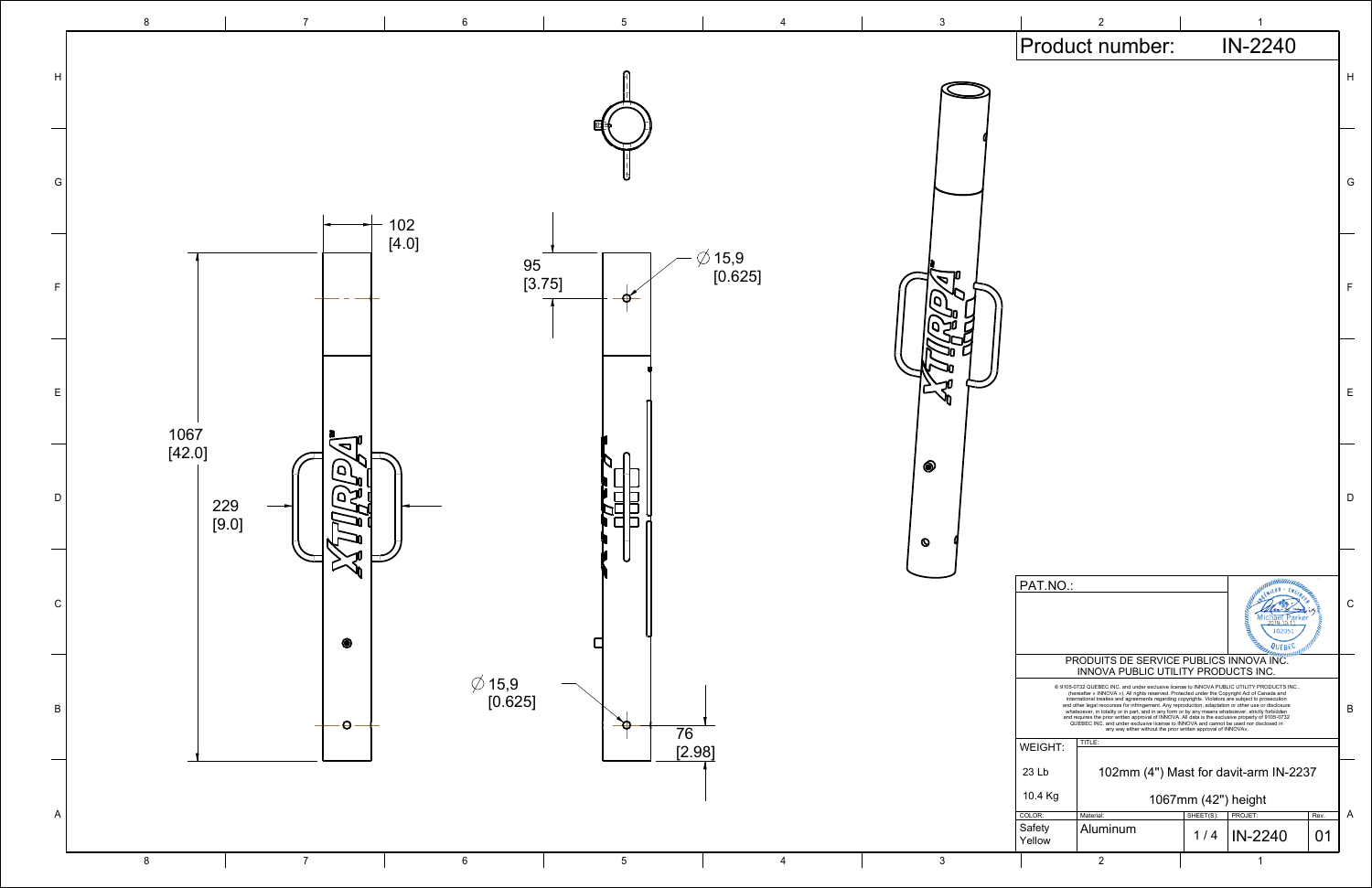

|                                                                                                                                                                                                                                                              |                          | 2                                                                                                                                                                                                                                                                                                                                                                                                                                                                                                            |                                          | 1                |      |   |  |
|--------------------------------------------------------------------------------------------------------------------------------------------------------------------------------------------------------------------------------------------------------------|--------------------------|--------------------------------------------------------------------------------------------------------------------------------------------------------------------------------------------------------------------------------------------------------------------------------------------------------------------------------------------------------------------------------------------------------------------------------------------------------------------------------------------------------------|------------------------------------------|------------------|------|---|--|
|                                                                                                                                                                                                                                                              |                          | Product number:                                                                                                                                                                                                                                                                                                                                                                                                                                                                                              |                                          | IN-2240          |      |   |  |
|                                                                                                                                                                                                                                                              |                          |                                                                                                                                                                                                                                                                                                                                                                                                                                                                                                              |                                          |                  |      | H |  |
|                                                                                                                                                                                                                                                              |                          |                                                                                                                                                                                                                                                                                                                                                                                                                                                                                                              |                                          |                  |      |   |  |
|                                                                                                                                                                                                                                                              |                          |                                                                                                                                                                                                                                                                                                                                                                                                                                                                                                              |                                          |                  |      |   |  |
|                                                                                                                                                                                                                                                              |                          |                                                                                                                                                                                                                                                                                                                                                                                                                                                                                                              |                                          |                  |      |   |  |
|                                                                                                                                                                                                                                                              |                          |                                                                                                                                                                                                                                                                                                                                                                                                                                                                                                              |                                          |                  |      | G |  |
|                                                                                                                                                                                                                                                              |                          |                                                                                                                                                                                                                                                                                                                                                                                                                                                                                                              |                                          |                  |      |   |  |
|                                                                                                                                                                                                                                                              |                          |                                                                                                                                                                                                                                                                                                                                                                                                                                                                                                              |                                          |                  |      |   |  |
|                                                                                                                                                                                                                                                              |                          |                                                                                                                                                                                                                                                                                                                                                                                                                                                                                                              |                                          |                  |      |   |  |
|                                                                                                                                                                                                                                                              |                          |                                                                                                                                                                                                                                                                                                                                                                                                                                                                                                              |                                          |                  |      | F |  |
|                                                                                                                                                                                                                                                              |                          |                                                                                                                                                                                                                                                                                                                                                                                                                                                                                                              |                                          |                  |      |   |  |
|                                                                                                                                                                                                                                                              |                          |                                                                                                                                                                                                                                                                                                                                                                                                                                                                                                              |                                          |                  |      |   |  |
|                                                                                                                                                                                                                                                              |                          |                                                                                                                                                                                                                                                                                                                                                                                                                                                                                                              |                                          |                  |      |   |  |
|                                                                                                                                                                                                                                                              |                          |                                                                                                                                                                                                                                                                                                                                                                                                                                                                                                              |                                          |                  |      | Ε |  |
|                                                                                                                                                                                                                                                              |                          |                                                                                                                                                                                                                                                                                                                                                                                                                                                                                                              |                                          |                  |      |   |  |
|                                                                                                                                                                                                                                                              |                          |                                                                                                                                                                                                                                                                                                                                                                                                                                                                                                              |                                          |                  |      |   |  |
|                                                                                                                                                                                                                                                              |                          |                                                                                                                                                                                                                                                                                                                                                                                                                                                                                                              |                                          |                  |      |   |  |
|                                                                                                                                                                                                                                                              |                          |                                                                                                                                                                                                                                                                                                                                                                                                                                                                                                              |                                          |                  |      | D |  |
|                                                                                                                                                                                                                                                              |                          |                                                                                                                                                                                                                                                                                                                                                                                                                                                                                                              |                                          |                  |      |   |  |
|                                                                                                                                                                                                                                                              |                          |                                                                                                                                                                                                                                                                                                                                                                                                                                                                                                              |                                          |                  |      |   |  |
|                                                                                                                                                                                                                                                              | PAT.NO.:                 |                                                                                                                                                                                                                                                                                                                                                                                                                                                                                                              |                                          | WWW.MERICUS . E. |      |   |  |
|                                                                                                                                                                                                                                                              |                          |                                                                                                                                                                                                                                                                                                                                                                                                                                                                                                              |                                          | 102051           |      | С |  |
|                                                                                                                                                                                                                                                              |                          |                                                                                                                                                                                                                                                                                                                                                                                                                                                                                                              |                                          |                  |      |   |  |
| <b>PRODUITS DE SERVICE PUBLICS INNOVA INC.</b><br>INNOVA PUBLIC UTILITY PRODUICTS INC.                                                                                                                                                                       |                          |                                                                                                                                                                                                                                                                                                                                                                                                                                                                                                              |                                          |                  |      |   |  |
|                                                                                                                                                                                                                                                              |                          | @ 9105-0732 QUEBEC INC. and under exclusive license to INNOVA PUBLIC UTILITY PRODUCTS INC.,<br>(hereafter « INNOVA »). All rights reserved. Protected under the Copyright Act of Canada and<br>international treaties and agreements regarding copyrights. Violators are subject to prosecution<br>and other legal recourses for infringement. Any reproduction, adaptation or other use or disclosure<br>whatsoever, in totality or in part, and in any form or by any means whatsoever, strictly forbidden |                                          |                  |      | B |  |
| and requires the prior written approval of INNOVA. All data is the exclusive property of 9105-0732<br>QUEBEC INC. and under exclusive license to INNOVA and cannot be used nor disclosed in<br>any way either without the prior written approval of INNOVA». |                          |                                                                                                                                                                                                                                                                                                                                                                                                                                                                                                              |                                          |                  |      |   |  |
|                                                                                                                                                                                                                                                              | TITLE:<br><b>WEIGHT:</b> |                                                                                                                                                                                                                                                                                                                                                                                                                                                                                                              |                                          |                  |      |   |  |
|                                                                                                                                                                                                                                                              | 23 Lb                    | 102mm (4") Mast for davit-arm IN-2237                                                                                                                                                                                                                                                                                                                                                                                                                                                                        |                                          |                  |      |   |  |
|                                                                                                                                                                                                                                                              | 10.4 Kg<br>COLOR:        | Material:                                                                                                                                                                                                                                                                                                                                                                                                                                                                                                    | 1067mm (42") height<br>SHEET(S): PROJET: |                  | Rev. | A |  |
|                                                                                                                                                                                                                                                              | Safety<br>Yellow         | Aluminum                                                                                                                                                                                                                                                                                                                                                                                                                                                                                                     |                                          | 2/4   IN-2240    | 01   |   |  |
|                                                                                                                                                                                                                                                              |                          | $\overline{2}$                                                                                                                                                                                                                                                                                                                                                                                                                                                                                               |                                          | 1                |      |   |  |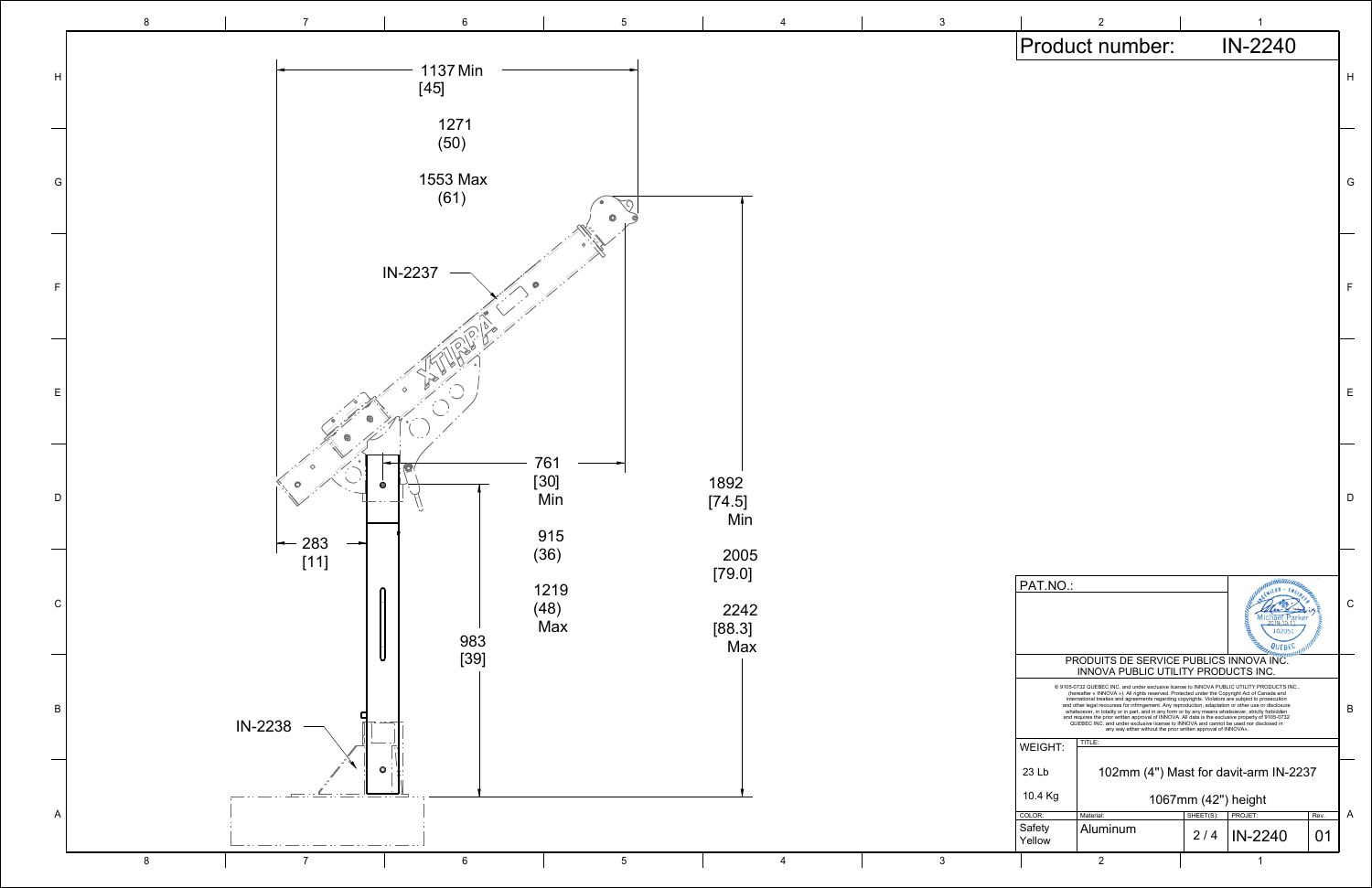|                | <b>SPECIFICATIONS</b>                                                                                                |                                                                                                                                                                                                                               |   |  |   |                             | Product number:                                                                                                                                                                                                                                                                                                                                                                                                                                                                                                                            |                    | $IN-2$                   |
|----------------|----------------------------------------------------------------------------------------------------------------------|-------------------------------------------------------------------------------------------------------------------------------------------------------------------------------------------------------------------------------|---|--|---|-----------------------------|--------------------------------------------------------------------------------------------------------------------------------------------------------------------------------------------------------------------------------------------------------------------------------------------------------------------------------------------------------------------------------------------------------------------------------------------------------------------------------------------------------------------------------------------|--------------------|--------------------------|
|                |                                                                                                                      | This equipment is considered as part of a personal fall arrest system (PFAS)<br>with a maximum working capacity of 164 Kg (360 lb).                                                                                           |   |  |   |                             |                                                                                                                                                                                                                                                                                                                                                                                                                                                                                                                                            |                    |                          |
|                | that limits the maximum arrest force (MAF).                                                                          | It is only to be used in conjunction with a personal fall arrest system                                                                                                                                                       |   |  |   |                             |                                                                                                                                                                                                                                                                                                                                                                                                                                                                                                                                            |                    |                          |
| G              | Max Working load (mass):<br>With Davit-Arm IN-2237: 164 kg (360 lb)                                                  | Max working moment with Davit-Arm IN-2237: 1,952 N-m (17,280 lbf-in)                                                                                                                                                          |   |  |   |                             |                                                                                                                                                                                                                                                                                                                                                                                                                                                                                                                                            |                    |                          |
|                |                                                                                                                      | Max design capacity: with Davit-Arm IN-2237: 16,014 N (3,600 lbf)<br>Max design moment with Davit-Arm IN-2237: 19,524 N-m (172,800 lbf-in).                                                                                   |   |  |   |                             |                                                                                                                                                                                                                                                                                                                                                                                                                                                                                                                                            |                    |                          |
|                | STANDARDS                                                                                                            |                                                                                                                                                                                                                               |   |  |   |                             |                                                                                                                                                                                                                                                                                                                                                                                                                                                                                                                                            |                    |                          |
| E              | Meets the following standards:<br>CE EN 795: 2012 type A, B and E<br>TS 16415:2013                                   | OSHA Personal fall arrest system - 1910.66 App C<br>ANSI Safety requirements for personal fall arrest system,<br>subsystems and components Z359.1 - 2007<br>CAN/CSA Fall arresters, vertical lifelines, and rails Z259.2.1-98 |   |  |   |                             | $\bullet$                                                                                                                                                                                                                                                                                                                                                                                                                                                                                                                                  |                    |                          |
| D              | MATERIAL AND CONSTRUCTION<br>Mast: Aluminum 6061-T6<br>Handle: Aluminum 6061-T6<br>Welding certification: CSA W47,2M | Finish: Yellow security powder paint with metal protection base.                                                                                                                                                              |   |  |   |                             | Ø                                                                                                                                                                                                                                                                                                                                                                                                                                                                                                                                          |                    |                          |
|                | <b>RESTRICTIONS</b>                                                                                                  |                                                                                                                                                                                                                               |   |  |   | PAT.NO.:                    |                                                                                                                                                                                                                                                                                                                                                                                                                                                                                                                                            |                    |                          |
|                | public utility products INC.                                                                                         | This product is to be used only with products approved by Innova                                                                                                                                                              |   |  |   |                             | PRODUITS DE SERVICE PUBLICS INNOVA<br><b>INNOVA PUBLIC UTILITY PRODUCTS IN</b>                                                                                                                                                                                                                                                                                                                                                                                                                                                             |                    |                          |
| B              | IMPORTANT:                                                                                                           | ** The positionning pins must always be in place when manouvering personnel.                                                                                                                                                  |   |  |   |                             | @ 9105-0732 QUEBEC INC. and under exclusive license to INNOVA PUBLIC UTILITY PI<br>(hereafter « INNOVA »). All rights reserved. Protected under the Copyright Act of Ca<br>ternational treaties and agreements regarding copyrights.<br>and other legal recourses for infringement. Any reproduction, a<br>whatsoever, in totality or in part, and in any form or by a<br>and requires the prior written approval of INNOVA. All data is the exclusive property<br>QUEBEC INC, and under exclusive license to INNOVA and cannot be used no |                    |                          |
|                | Otherwise, serious injuries may occur.                                                                               | Periodic inspections of hardware must be done.<br>In the occurance of a fall or the safety of the equipment is in doubt,<br>equipment must be immediately removed from service and inspected by qualified                     |   |  |   | WEIGHT:<br>23 Lb<br>10.4 Kg | any way either without the prior written approval of INNOVA<br>TITLE:<br>102mm (4") Mast for davit-arr                                                                                                                                                                                                                                                                                                                                                                                                                                     | 1067mm (42") heigh |                          |
| $\overline{A}$ | personnel before reuse.                                                                                              | ** This equipment must always be operated in a level position.                                                                                                                                                                |   |  |   | COLOR:<br>Safety<br>Yellow  | Material:<br>Aluminum                                                                                                                                                                                                                                                                                                                                                                                                                                                                                                                      | SHEET(S):<br>3/4   | <b>PROJET:</b><br>$IN-2$ |
|                |                                                                                                                      |                                                                                                                                                                                                                               | 6 |  | 3 |                             | $\overline{2}$                                                                                                                                                                                                                                                                                                                                                                                                                                                                                                                             |                    |                          |